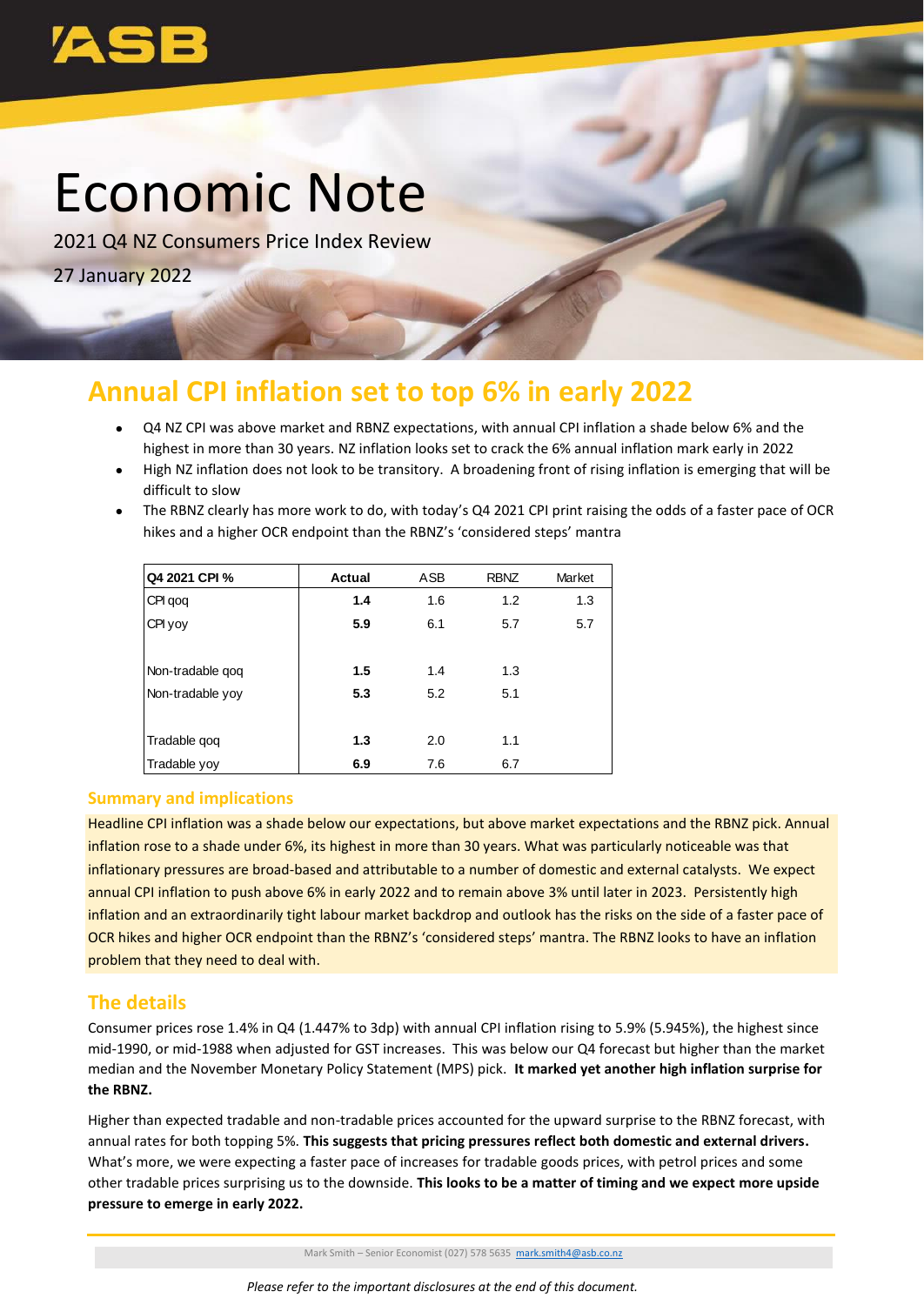**Price increases were particularly acute in the transport (3.9% qoq, 7.6% yoy) and the housing group (2.0% qoq, 15.0% yoy), which combined to contribute close to three-quarters of the increase in the Q4 CPI.** Prices for petrol rose 7.7% qoq (30.7% yoy) and look set to push higher in 2022, weighing on household budgets. Supply chain frictions and stock shortages pushed up prices for vehicles (1.9% qoq), with sizeable increases for passenger transport.

Construction costs continued to ratchet higher, with a sizeable 4.6% Q4 gain following the similar Q3 lift and seeing annual inflation from this sector accelerate to 15.7%. Property maintenance services (+2.7% qoq) saw another hefty increase. Dwelling rents rose 1.2% qoq (+3.8 yoy) and are expected to move higher given the impacts of higher CPI inflation on rental adjustments.

**There were further signs of supply chain disruptions impacting on consumer prices.** Prices within the recreation & culture (2.1% qoq) and household contents & services (+2.2% qoq) groups moved higher, consistent with recent anecdotes and survey evidence. However, Statistics NZ details showed that a net 11% of items were discounted in Q4, which is not much different to the 10% of items a year ago. **We expect supply disruptions to boost consumer prices over 2022.**



Source: Macrobond, ASB

**Core inflation also picked up.** Annual inflation lifted for the various core measures, including the weighted median (1.0% qoq, 3.8% yoy), 10% trimmed mean (1.6% qoq, 5.0% yoy), and CPI excluding food, fuel and energy (1.6% qoq, 5.4% yoy). **The Q4 print from the RBNZ Sectoral Factor model (released at 3pm today) is expected to move well above its Q3 2.7% yoy value.**

**The Q4 figures confirmed a broad front of rising prices that will concern the RBNZ.** The distributional measures show more price increases than usual seem to be being pushed through (60.1% of items, 70.4% of CPI by expenditure weight). **This is reflective of the myriad of inflation stocks hitting the economy.**

#### **Outlook and implications**

We expect annual CPI inflation to pick up and then subside. After peaking just above 6% in early 2022, annual CPI inflation is then expected to cool but remain above the 1-3% inflation target until late 2023 (see chart). Coolling tradable price inflation is expected to drive the moderation in overall CPI inflation, whilst non-tradable inflation is expected to remain elevated.

**Our view has long been that high inflation in NZ is not transitory. Capacity bottlenecks, supply constraints and resilient demand conditions are expected to keep inflation elevated.** We see the risk of high inflation being more persistent which will erode the purchasing power of households, unless offset by higher incomes.



Source: Macrobond, ASB

Given stretched capacity and the seemingly never-ending stream of upward cost shocks, a wage-price spiral is a risk. It could require more aggressive RBNZ action to stop it. We will be closely watching next week's Q4 labour market prints for a sign of how much spare capacity there is (not a lot by our reckoning). Next month's RBNZ survey of expectations will be particularly useful to ascertain whether short-term inflation expectations are still climbing (we suspect they will) and whether longer-term inflation expectations start to deviate from the 1-3% inflation target mid-point (a growing risk in our view).

**Persistently high inflation and an extraordinary tight labour market backdrop and outlook warrants a faster pace of OCR hikes and a higher OCR endpoint.** High and persistent inflation rates in many of our trading partners mean that the RBNZ will not be the only central bank hiking rates this year. For now, we expect a measured pace of 25bp hikes and a 2% OCR peak in late 2022, but events can change quickly. The RBNZ looks to have an inflation problem that they need to deal with.